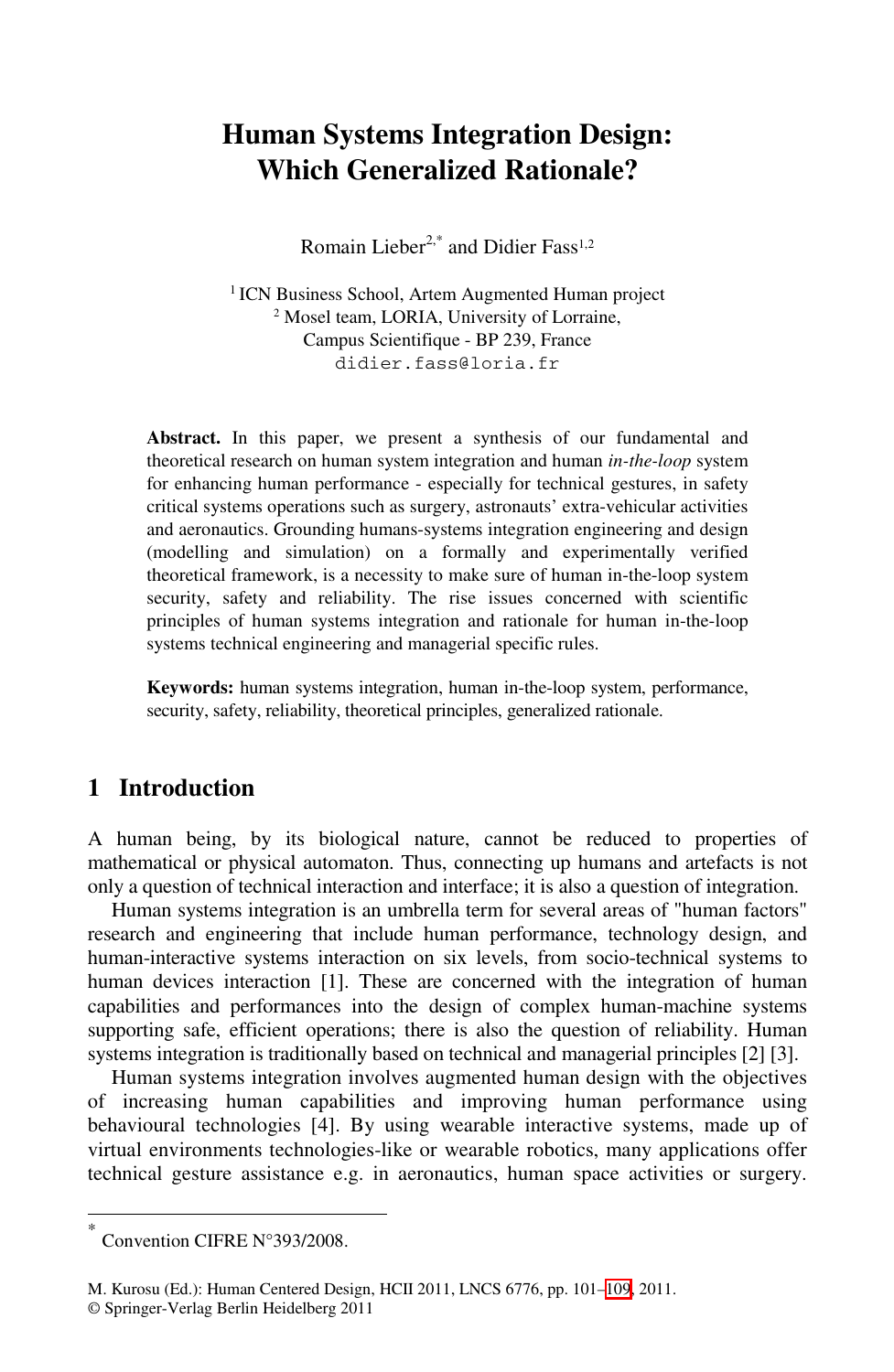Gesture is a highly integrated neuro-cognitive behaviour, based on the dynamical organization of multiple physiological functions [5] [6]. Assisting gestures and enhancing human skill and performances requires coupling sensorimotor functions and organs with technical systems through artificially generated multimodal interactions. Thus, augmented human design has to integrate human factors anatomy, neurophysiology, behaviour - and assistive cognitive and interactive technologies in a safe and coherent way for extending and enhancing the ecological domain of life and behaviour.

### **1.1 Human In-the-Loop System**

The goal of this type of human *in-the-loop* system design is to create entities that can achieve goals and actions (predetermined) beyond natural human behavioural, physical and intellectual abilities and skills – force, perception action, awareness, decision…

Augmenting cognition and sensorimotor loops with automation and interactive artefacts enhances human capabilities and performance. It is extending both the anatomy of the body and the physiology of human behaviour. Designing augmented human beings by using virtual environment technologies requires integrating both artificial and structural elements and their structural interactions with the anatomy, and artificial multimodal functional interactions with the physiological functions.

Therefore, the scientific and pragmatic questions are: how to best couple and integrate in a coherent way, a biological system with physical and artifactual systems, the less or more immersive interactive and invasive or not artefact, in a behaviourally coherent way by design? How augmented human engineering can anticipate and validate a technical and organizational design? How modelling and assessing such a design?

This paper focuses on one of the main issues for augmented human engineering: integrating the *biological user's needs* in its methodology for designing humanartefact systems integration requirements and specifications. To take into account biological, anatomical and physiological requirements we need a validated theoretical framework. We propose to ground augmented human engineering on the Chauvet mathematical theory of integrative as a fundamental framework for human system integration and augmented human design. We propose to validate and assess augmented human domain engineering models and prototypes by experimental neurophysiology.

## **2 Augmented Human Domain Engineering**

Human-Artefact systems are a special kind of systems of systems. They are made up of two main categories of systems. These two kinds of systems differ in their nature: their fundamental organization, complexity and behaviour. The first category, the traditional one, includes technical or artifactual systems that could be engineered. The second category includes biological systems: the human that could not be engineered. Thus, integrating human and complex technical systems in design is to couple and integrate in a behaviourally coherent way, a biological system (the human) with a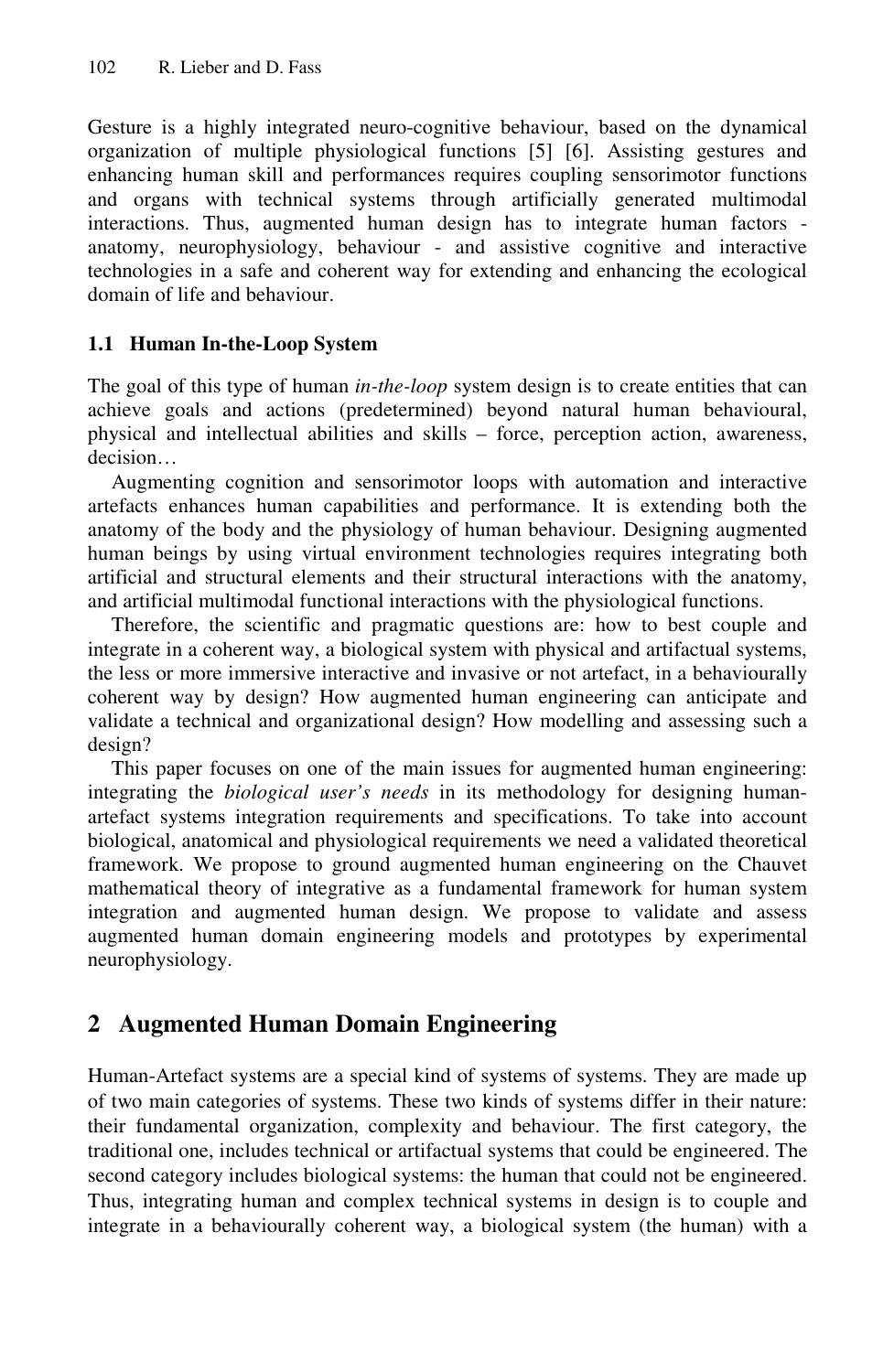technical and artifactual system. Augmented human engineering needs to model the human body and its behaviour to test and validate augmented human reliability and human systems integration (HSI).

#### **2.1 Domain Engineering**

According to system engineering, taking into account user needs in the world of activities and tasks, designing system requirements is to find the system model, its three dimensional organizational dimensions of requirements - structural, functional and dynamical - and its three view plans of system specifications -architecture, behavior and evolution. (Fig.1).



**Fig. 1.** Grounding human systems integration design is integrating in a total system model, its three dimensional organizational dimensions of requirements – structure, function and dynamics, and its three plans of system specifications – architecture, behavior and evolution, according to fundamental scientific principles. These basic classes of elements of *"integrative design"* are defined by generalization at the more common levels and domains of hierarchical structural and functional organization of a biological system or an artefactual system.

Thus, system engineering requires both expert skills and validated formal modelling methodologies. To some extent, the main difficulty is to build a system model from a collection of informal and sometimes imprecise, redundant and unstructured descriptions to the domain of expertise. A formal model could be relevant to highlight a hidden structure according to an intended function and its dynamics, or to apply operations or transformation on the system itself.

From domain engineering to requirements, our approach is situated inside Dines Bjoemer's framework [7] [8] [9] based on the triptych:  $D, S \rightarrow R$ , where D is the problem domain and where requirements R are satisfied by the relation ->, which intends to mean entailment ; so, S is some model of our system built or expressed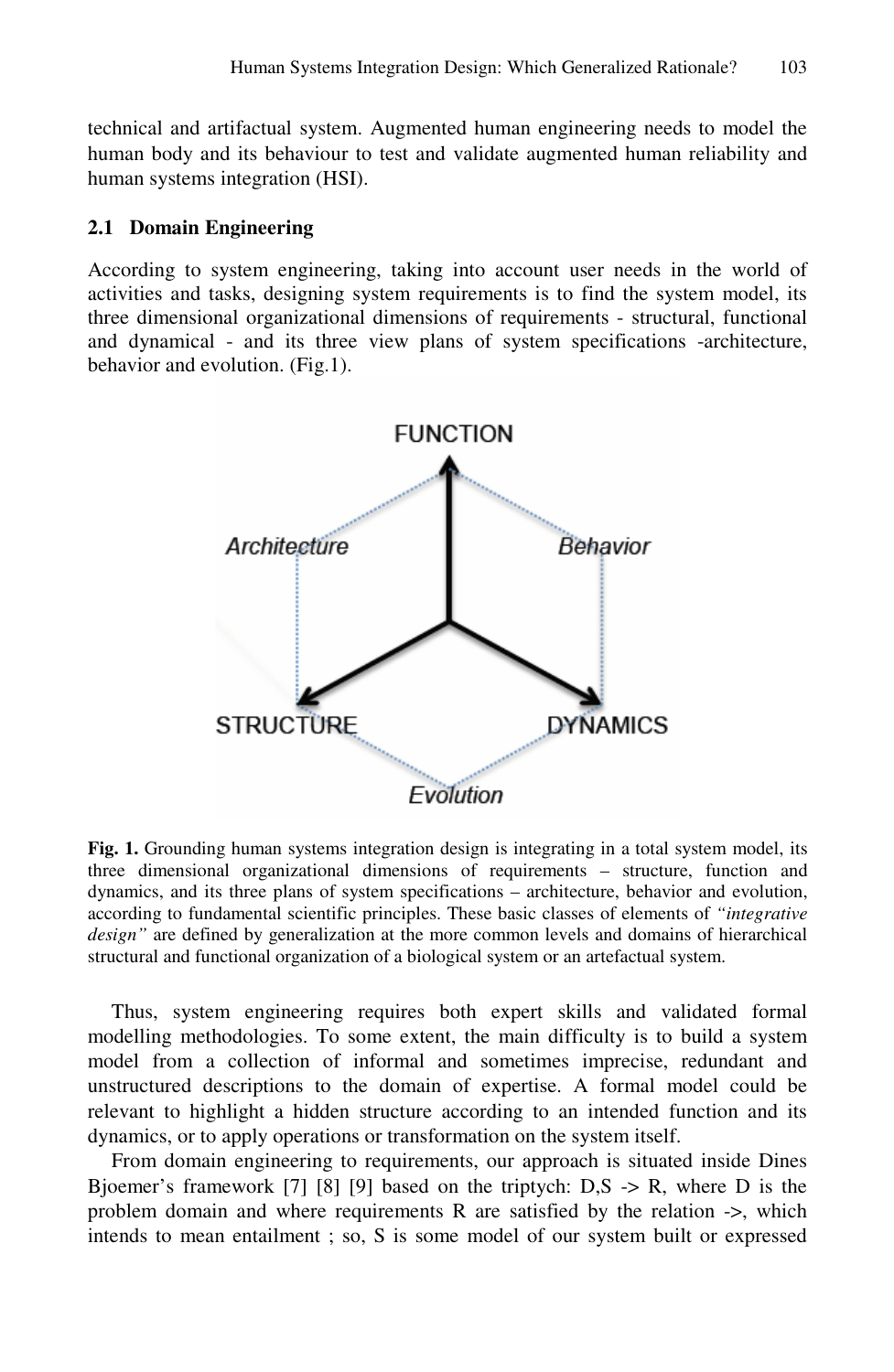from D. If that triptych is able to express, in a synthetic manner, a situation related to the problem domain, a system model and the requirements, it remains at a global level and can thus be applied in different problem spaces and instances.

The domain provides a way to express properties and facts of the environment of the system under construction. The system model S is intended to summarize actions and properties of the system and it is a link between the requirements and the final resulting system. The relation -> is conceptualized as a deduction-based relation which can be defined in a formal logical system, and which helps to derive requirements from domain and model. This relation is sometimes called entailment and is used to ground the global framework. When one considers an application, one should define the application domain from the analysis and this may integrate elements of the world. The triptych helps for defining a global framework and offers the possibility to use tools which are useful for assessing the consistent relation between D, S and R; because we aim to use proof techniques for ensuring the soundness of the relation.

## **2.2 Human System Integration**

The major benefits of using augmented human modelling in design include reducing the need for physical development; reducing design costs by enabling the design team to more rapidly prototype and test a design; avoiding costly design 'fixes' later in the program by considering human factors requirements early in the design process; and improving customer communications at every step of product development by using compelling models and simulations. Thus, designing an artefact consists of organizing a coherent relation between structures and functions in a culture and context of usage [design=structure/function]. Modelling human beings consists of taking into account anatomical and physiological elements in the same model. It is to design functions by organizing a hierarchy of structural elements and their functions [human modelling=physiology (functions)/anatomy (structures)]. Such models should be used to create models of individuals rather than using aggregated summaries of isolated functional or anthropometric variables that are more difficult for designers to use. Therefore augmented human modelling in design requires an integrative approach according to the three necessities we defined for human systems integration [10].

### **2.3 Human Systems Integration Domain**

Since technical systems are mathematically grounded and based on physical principles, HITLS needs to be considered in mathematical terms. There are several necessities to make HIS and augmented human reliable [11].

*Necessity 1* – Designing a HITLS is to couple two systems from different domains organized and grounded on different principles theory and framework: biological, physical, numerical.

*Necessity 2* – HITLS design is a global and integrative model based method ground on Chauvet's Mathematical Theory of Integrative Physiology and domain system engineering.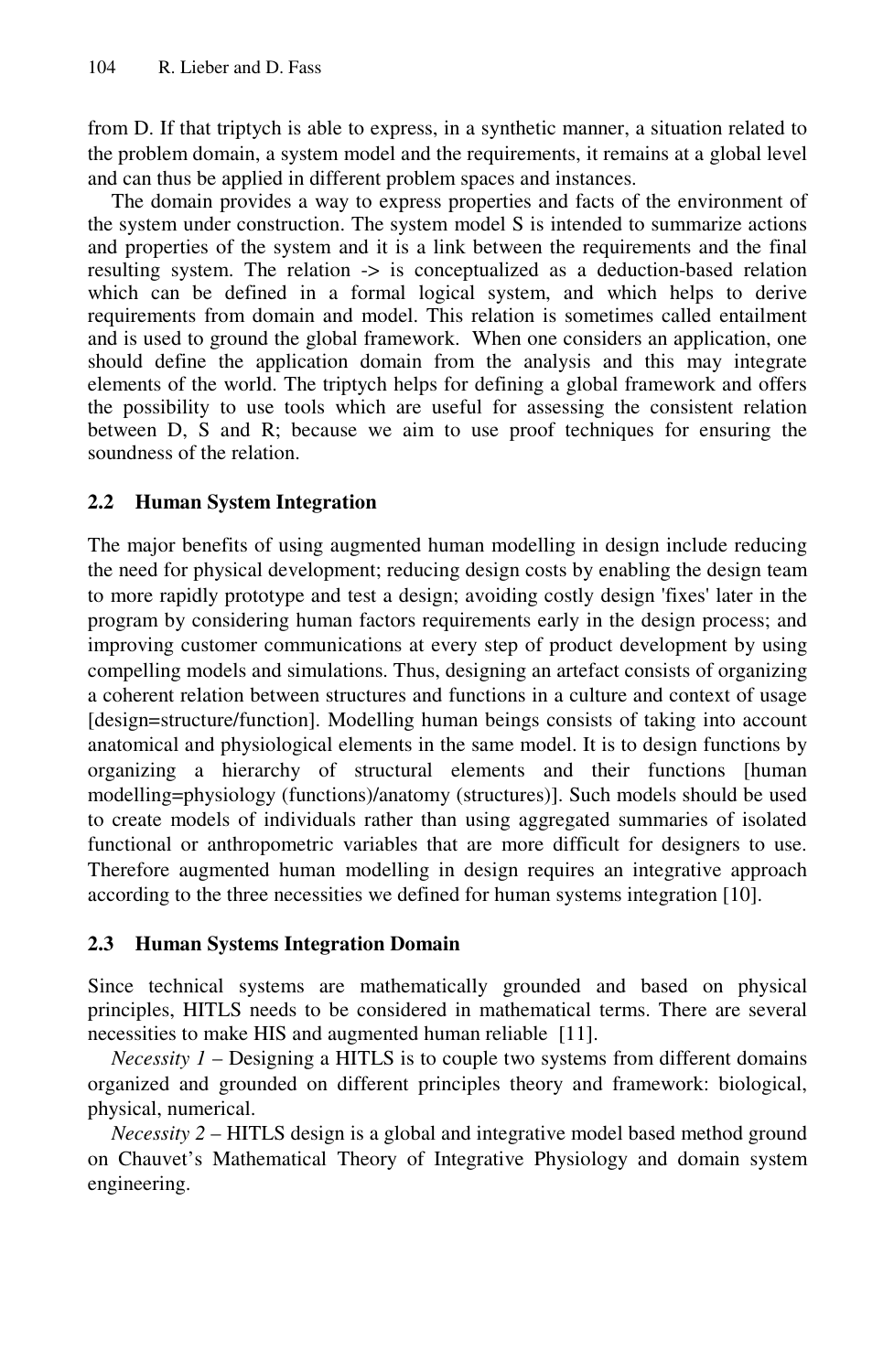*Necessity 3* – Modelling augmented human and HSI is to organize the required hierarchically structures and functions and their functional interactions related to dynamics

Consequently, designing an augmented human following human systems integration rationale is to organize hierarchically and dynamically human and artifact coupling. This requires a new domain engineering approach for requirements and specification based on biological user's needs.

### **2.4 Augmented Human Engineering**

Dealing with augmented human engineering is being able to situate and limit its domain for specifying the whole system – biological and artefactual integrated system- in accordance with the high-level and global requirements:

D: The ecology of the augmented human: scientific validated principals of augmented human needs;

R: Augmented human teleonomy, augmented human economy and ethics;

S: Biological, Technical and organizational specification of the human-system integration architecture, behavioural performance, stability and reliability.

# **3 Augmented Human's Need**

#### **3.1 Epistemological Needs**

Converging technologies for improving human performances [12], *augmented human*, need a *new epistemological and theoretical* approach to the nature of knowledge and cognition considered as an integrated biological, anatomical, and physiological process, based on a hierarchical structural and functional organization. Current models for human-machine interaction or human-machine integration are based on symbolic or computational cognitive sciences and related disciplines. Even though they use experimental and clinical data, they are not yet based on logical, linguistic and computational interpretative conceptual frameworks of human nature, where postulate or axiomatics replace predictive theory. It is essential for the robust modeling and the design of future rules of engineering for HIS, to enhance human capabilities and performance. *Augmented human* design needs an integrative theory that takes into account the specificity of the biological organization of living systems, according to the principles of physics, and a coherent way to organize and integrate structural and functional artificial elements. Consequently, virtual environments design for *augmented human* involves a shift from a metaphorical, and scenario based design, grounded on *metaphysical* models and rules of interaction and cognition, to a predictive science and engineering of interaction and integration. We propose to ground HSI and *augmented human* design on an integrative theory of the human being and its principles.

#### **3.2 CHAUVET's Mathematical Theory of Mathematical Physiolgy (MTIP) Needs**

The mathematical theory of integrative physiology, developed by Gilbert Chauvet [14] [15] [16], examines the hierarchical organization of structures (i.e., anatomy) and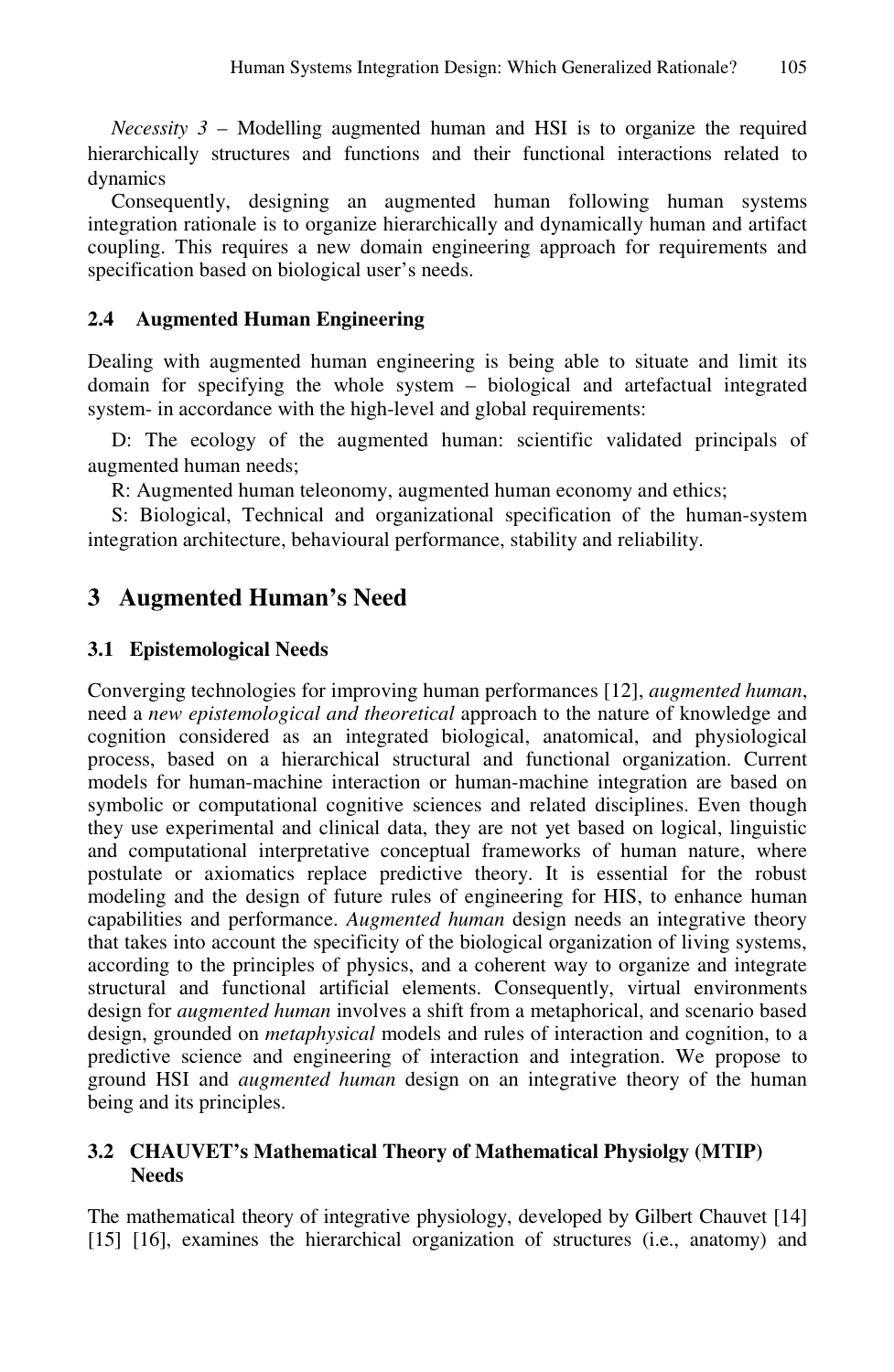functions (i.e., physiology) of a living system as well as its behaviour. MTIP introduces the principles of a functional hierarchy based on structural organization within spaces limits, functional organization within time limits and structural units that are the anatomical elements in the physical space. It copes with the problem of structural discontinuity by introducing functional interaction, for physiological function coupling, and structural interaction *y* from structure-source *s* into structure-sink *S*, as a coupling between the physiological functions supported by these structures.

Unlike interaction in physics, at each level of organization functional interactions are non-symmetrical, leading to directed graph, non local, leading to non local fields, and increase the functional stability of a living system by coupling two hierarchical structural elements. As G. Chauvet said: "we have chosen a possible representation related to hierarchical structural constraints, and which involves specific biological concepts. We also made the important hypothesis that a biological system may be

mathematically represented as a set of functional interactions of the type:  $s \rightarrow s$ . However, the main issue now is to determine whether there exists a cause to the

existence of functional interactions, i.e. to the set of triplets  $s \rightarrow s$ ? What is the origin of the existence (the identification) of *s*, *S* and *y* that together make a component

 $s \rightarrow s$  of the system? The answer to this issue is the existence of a mathematical principle, the stabilizing auto-association principle or PAAS, a principle that makes of a framework, the MTIP, a veritable theory. *The PAAS may be stated as follows*: For

any triple (*syS*), denoted as  $s \stackrel{\psi}{\rightarrow} s$ , where *s* is the system-source, *S* the system-sink,

and *y* the functional interaction, the area of stability of the system  $s \rightarrow S$  is larger than the areas of stability of *s* and *S* considered separately. In other words, increasing in

complexity the system  $s \stackrel{\psi}{\rightarrow} s$ , corresponds to increase in stability. MTIP consists in a

representation (set of non-local interactions  $s \rightarrow S$ ), an organizing principle (the PAAS), and a hypothesis (any biological system may be described as a set of functional interactions) that gives rise to two faces of the biological system, the (O-FBS) and the (D-FBS). The first one may be studied using the potential of organization, the second one using the S-Propagator formalism, which describes the dynamics in the structural organization, making an n-level field theory. Both are based on geometrical/topological parameters, and coupled via geometry/topology that may vary with time and space (state variables of the system) during development and adult phases. The structures are defined by the space scale  $k$ , hence the structural hierarchy, the functions are defined by the time scale *T*, hence the functional hierarchy. Any model built in this theoretical framework will use the same representation, the same basic principle and hypothesis, and consequently will be comparable and able to be coupled with any other on".

## **4 Rationale for a Model of H***uman In-the-Loop System*

Who would even think about separating a living goldfish from its water and its fishbowl!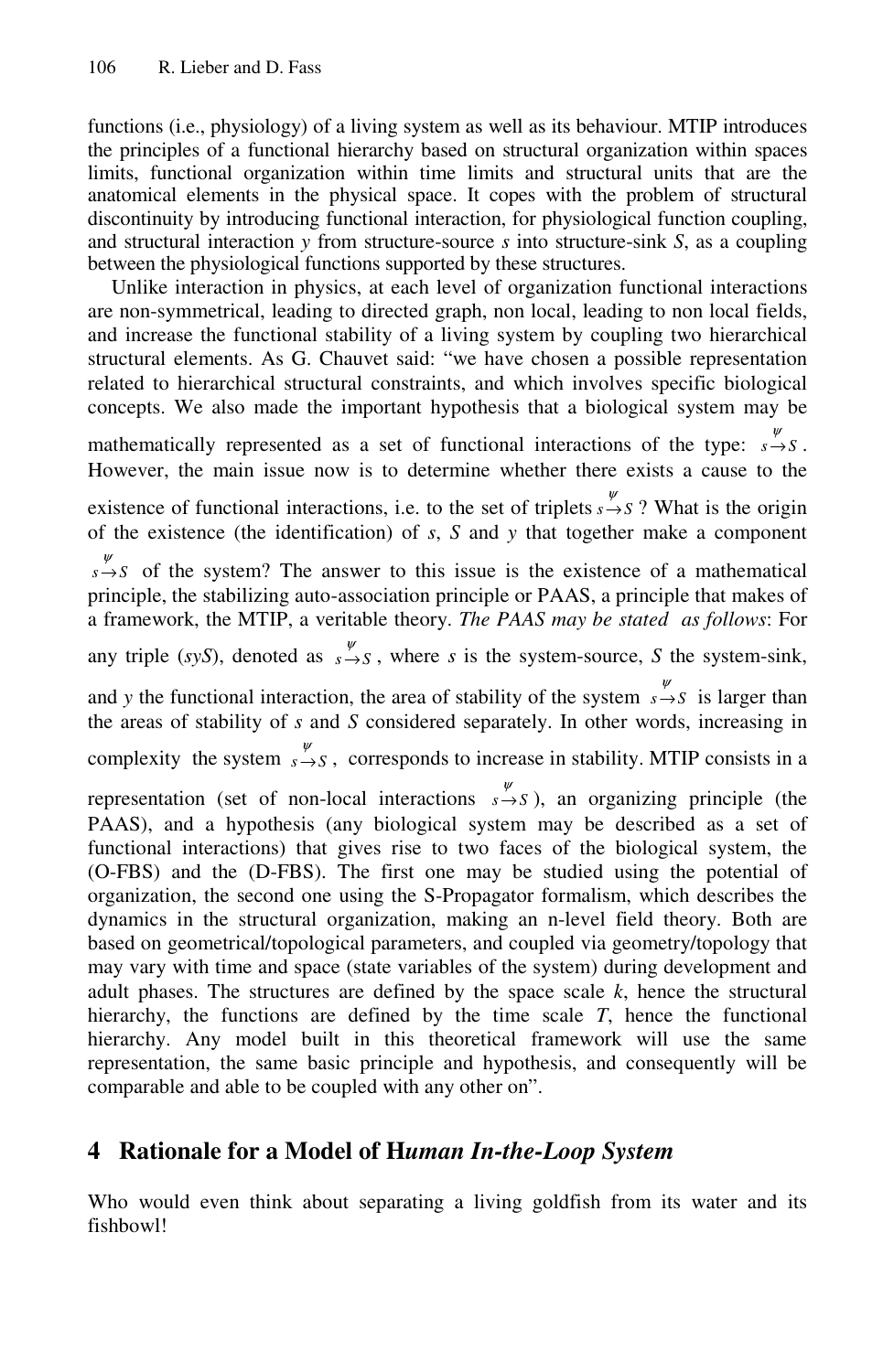As claims by Fass [4], since artifactual systems are mathematically founded and based on physical principles, HSI needs to be thought of in mathematical terms. In addition, there are several main requirements categories to make HIS and human inthe-loop system design, modelling and simulation, safe and efficient. They address the technology - virtual environment-, sensorimotor integration and coherency.

**Requirement 1: Virtual Environment is an Artifactual Knowledge based Environment.** As an environment, which is partially or totally based on computergenerated sensory inputs, a virtual environment is an artificial multimodal knowledgebased environment. Virtual reality and augmented reality, which are the most well known technologies of virtual environments, are obviously the tools for the augmented human design and the development of human in-the-loop systems. Knowledge is gathered from interactions and dynamics of the individual-environment complex. It is an evolutionary, adaptive and integrative physiological process, which is fundamentally linked to the physiological functions with respect to emotions, memory, perception and action. Thus, designing an artifactual or a virtual environment, a sensorimotor knowledge based environment, consists of making biological individual and artifactual physical system consistent. This requires a neurophysiological approach, both for knowledge modeling and human in-the-loop design.

**Requirement 2: Sensori-motor Integration and Motor Control.** Humans use multimodal sensori-motor stimuli and synergies for interacting with their environment, either natural or artificial (vision, vestibular stimulus, proprioception, hearing, touch, taste…) [17]. When an individual is in a situation of immersive interaction, wearing head-mounted display and looking at a three-dimensional computer-generated environment, his or her sensorial system is submitted to an unusual pattern of stimuli. This dynamical pattern may largely influence the balance, the posture control, the spatial cognition and the spatial motor control of the individual. Moreover, the coherence between artificial stimulation and natural perceptual input is essential for the perception of the space and the action within. Only when artificial interaction affords physiological processes is coherence achieved.

**Requirement 3: Coherence and HIS.** If this coherence is absent, perceptual and motor disturbances appear, as well as balance troubles, illusions, vection or vagal reflex. These illusions are solutions built by the brain in response to the inconsistency between outer sensorial stimuli and physiological processes. Therefore, the cognitive and sensorimotor abilities of the person may be disturbed if the design of the artifactual environment does not take into account the constraints imposed by human sensory and motor integrative physiology. The complexity of physiological phenomena arises from the fact that, unlike ordinary physiological systems, the functioning of a biological system depends on the coordinated action of each of the constitutive elements. This is why the designing of a virtual environment as an augmented biotic system, calls for an integrative approach.

Integrative design strictly assumes that each function is a part of a continuum of integrated hierarchical levels of structural organization and functional organization as described above within mathematical theory of integrative physiology (MTIP). Thus, the geometrical organization of the artifactual structure, the physical structure of interfaces and the generated patterns of artificial stimulations, condition the dynamics of hierarchical and functional integration. Functional interactions, which are products or signals emanating from a structural unit acting at a distance on another structural unit, are the fundamental elements of this dynamic.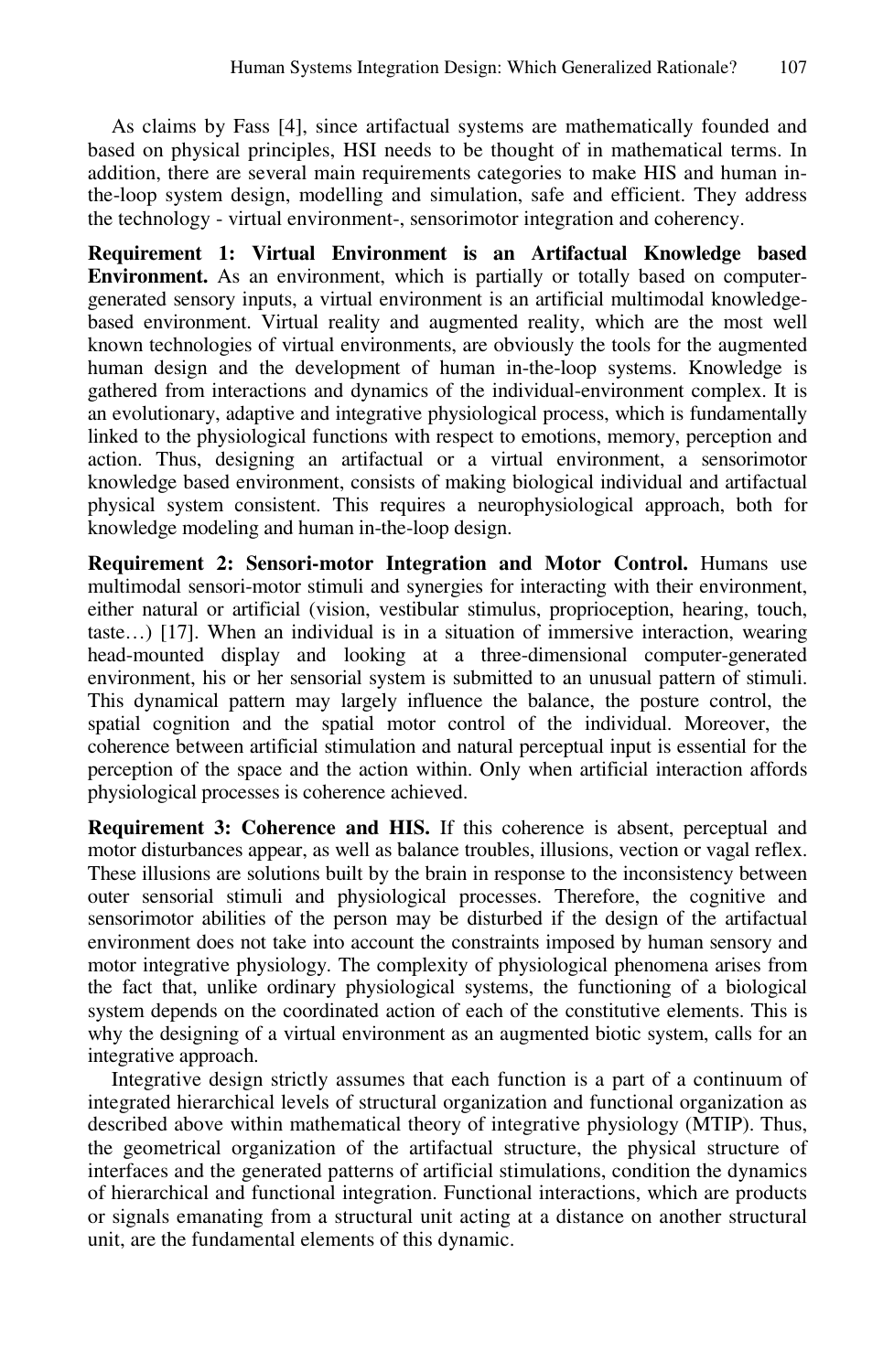## **5 Conclusion and Perspective**

By designing a human-artifact system consists in organizing the linkage of multimodal biological structures, sensorimotor elements at the hierarchical level of the living body, with the artificial mechanical or interactive elements of the system, devices and patterns of stimulation. There exists a "transport" of functional interaction in the augmented space of both physiological and artefactual units, and thus a *function* may be viewed as the final result of a set of functional interactions that are hierarchically and functionally organized between the artificial and biological systems.

*Architecture***:** spatial organization of the structural elements, natural and artificial, coupled by non-local and non-symmetric functional interactions according to PAAS. It is specifying the function(s) of the integrated system. Different organizations specify different architecture and their specific functions:

*Behavior*: temporal organisation of the patterns of artificial functional interactions, condition and specify the dynamics of augmented sensorimotor loops. It is determining human in-the-loop system behaviour.

*Evolution*: the spatio-temporal organization of the structural elements and the functional interactions they produce and process specify functional stability of human-artefact system according to an optimum principle -the Chauvet's orgatropy principle, during the *life of human in-the-loop system.* 

Contingent on ecology and economy, architecture, behaviour and evolution as specified, define and limit the *life domain of human in-the-loop system.* 

MTIP is thus applicable to different space and time level of integration in the physical space of the body and the natural or artificial behavioural environment; from molecular level to socio-technical level; from drug design to wearable robotics, and to life and safety critical systems design.

Future works should address questions related to the development of formal models [18], [19] or co-simulation [20] related to human systems integration engineering and design. New questions arise when dealing with deontic or ethical questions that might be handled by human systems integration together with classical formal modelling languages based on deontic or modal languages.

Industrial scientific and ethical challenges rely on designing intelligent and interactive artefactual systems relating machines and human beings. This relationship must be aware of its human nature and its body: it is anatomy and functions. The man-machine interface becomes an integrated continuation of the body between perception-action and sensory and motion organs. By integrating human body and behaviours, the automaton is embodied but this embodiment grounds on the user's body; it enhances capabilities and performances. Safety and reliability rely on aspect of these fundamental necessities.

That is a generalized rationale for guaranteeing the effectiveness of the overall system.

### **References**

- 1. Nasa Human System Integration Division, http://humanfactors.arc.nasa.gov/index.php
- 2. Booher, H.R.: Introduction: human systems intégration. In: Booher, H.R. (ed.) Handbook of Human Systems Integration, pp. 1–30 (2003)